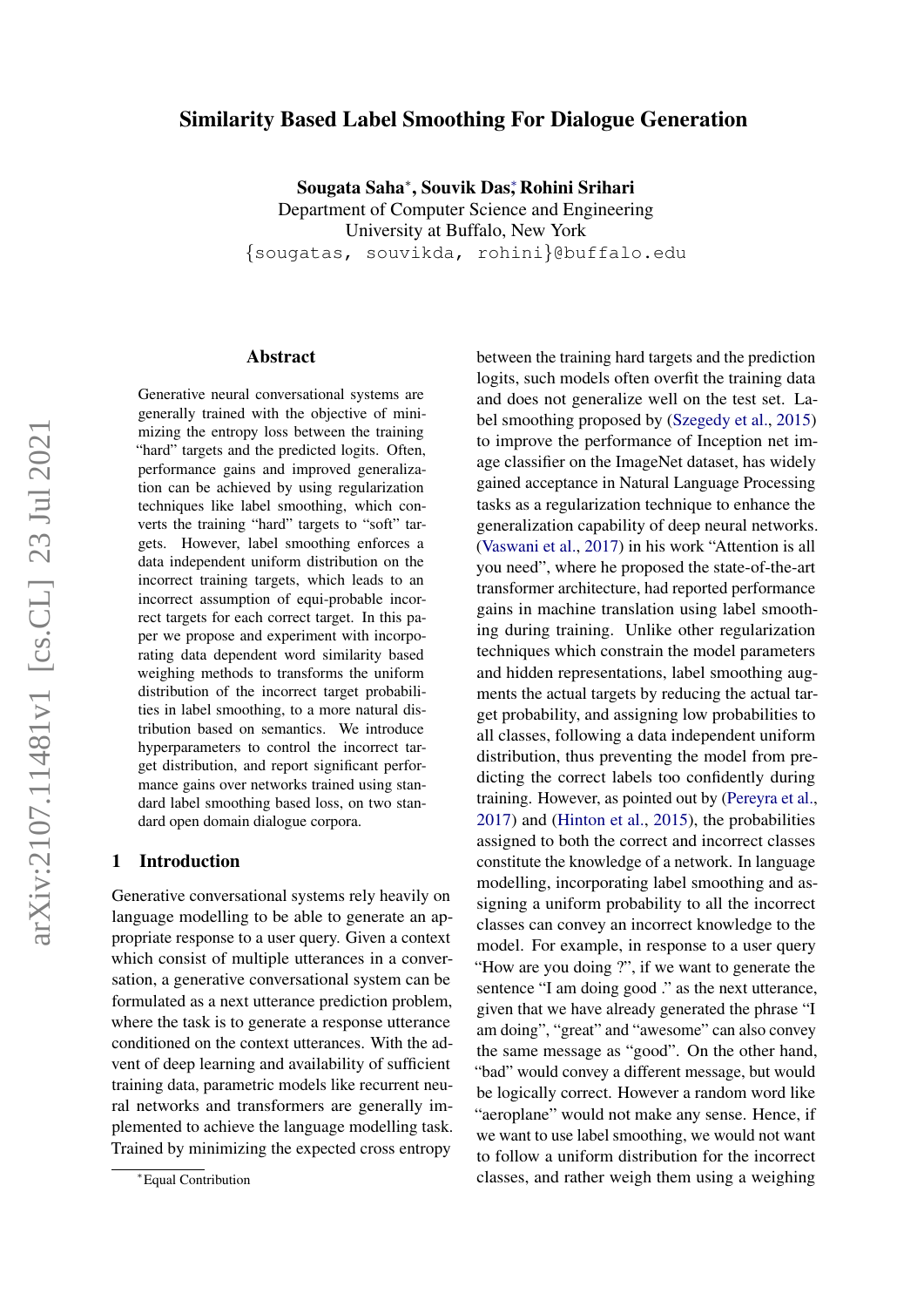mechanism which can present such knowledge to the model. In this paper we present ways of imparting such information by modifying the data independent uniform distribution in label smoothing with a more appropriate data dependent distribution, which is proportional to the pre-trained word embedding similarity between the actual target and the incorrect targets.

## 2 Related Work

Numerous techniques have been introduced to enhance the generalization capability of neural networks. Although, as pointed out by [\(Pereyra et al.,](#page-4-2) [2017\)](#page-4-2), substantial advancements have been made in regularizing model parameters, but not much work has been done in understanding external regularization techniques like label smoothing or target data augmentation. We can broadly categorize the most recent solutions to attain generalization in conversations in the following two categories.

Loss function augmentation: [\(Li et al.,](#page-4-4) [2016\)](#page-4-4) proposes using Maximum Mutual Information along with the Cross Entropy loss, in order to penalize bland responses like "I do not know", which are frequent in conversational datasets. [\(Jiang et al.,](#page-4-5) [2019\)](#page-4-5) analysed that the Cross Entropy loss function prefers frequent tokens, which leads to generating bland responses. Hence they proposed augmenting the Cross Entropy Loss with a frequency based corpus dependent weighing mechanism, in order to yield diverse responses. [\(Wang et al.,](#page-4-6) [2020\)](#page-4-6) experiments with using optimal transport to match sequences generated in the teacher and student modes, and increasing performance of student forced networks on the test dataset by reducing the gap between the two modes.

Data augmentation: [\(Cai et al.,](#page-4-7) [2020\)](#page-4-7) demonstrated that conversational datasets generally don't exhibit coherence in query response pairs, which affect the Cross Entropy loss. They propose a training data augmentation module, which can not only replace words in the actual target response with similar words using BERT [\(Devlin et al.,](#page-4-8) [2019\)](#page-4-8), but also augment the style of the response, preserving the meaning. They further introduced a neural weighting mechanism, which can assign weights or importance to the augmented and golden training data, and report significant performance gains. [\(Kang and Hashimoto,](#page-4-9) [2020\)](#page-4-9) demonstrated that the log loss is not robust to noise, and hence proposed truncating the distribution of the training targets to achieve an easy to optimize and more robust loss function. [\(He and Glass,](#page-4-10) [2020\)](#page-4-10) introduced a network which can provide negative generated samples, and train the generation model to maximize the log likelihood of training data while minimizing the likelihood of negative samples. Our proposed method falls in the first category, as we do not augment the training data, and instead augment the probability of incorrect labels for each correct label.

### 3 Methods and Experiments

We experiment with ways to augment the data independent uniform distribution enforced by Label Smoothing. Let  $U_i$  be an utterance consisting of words  $\{w_j\}_{j=1}^N$ , where N is the number of words in the utterance. For each word  $w_i$ , in label smoothing a probability  $1 - s$  is assigned to the true label  $w_i$ , and a probability of s (smoothing factor) is distributed uniformly among the rest of the  $k$  words in the vocabulary. We augment the distribution of the incorrect class by weighting the smoothing factor s according to the cosine similarity between the Glove [\(Pennington et al.,](#page-4-11) [2014\)](#page-4-11) word embedding of the correct word in the training data and all the words in the vocabulary. Thus, if the correct word to be predicted is "good", then the words "great" and "awesome" in the vocabulary would get a higher proportion of the smoothing factor s, compared to an unrelated word like "aeroplane", thus presenting a more correct knowledge to the model. Mathematically, let  $\vec{w_j}$  be the Glove word embedding of word  $w_j, \mathbf{W_k}$  be a matrix containing the Glove word embedding for all the words in the vocabulary (including  $w_j$ ),  $\vec{w}_{j,sim}$  be the vector of cosine similarity between the word  $w_i$  and all the words in the vocabulary. Since Glove word embeddings are learned representations, they can be noisy. Hence, we introduce a threshold  $t$ , below which we set the cosine similarity value in  $\vec{w}_i$  sim as 0. We achieve this by introducing a mask  $mask<sub>j</sub>$ , and multiply the similarity vector with the mask. The resulting vector is normalised to lie between 0 and 1, and finally multiplied by  $s$ . We treat  $t$  as a model hyperparameter, and is tuned using grid search. We further reason that although Glove embeddings are learned from text corpora, there are possibilities that dissimilar words can lie in close proximity in the embedding space, resulting in a high cosine similarity score, and presenting an incorrect knowledge to the model. To circumvent this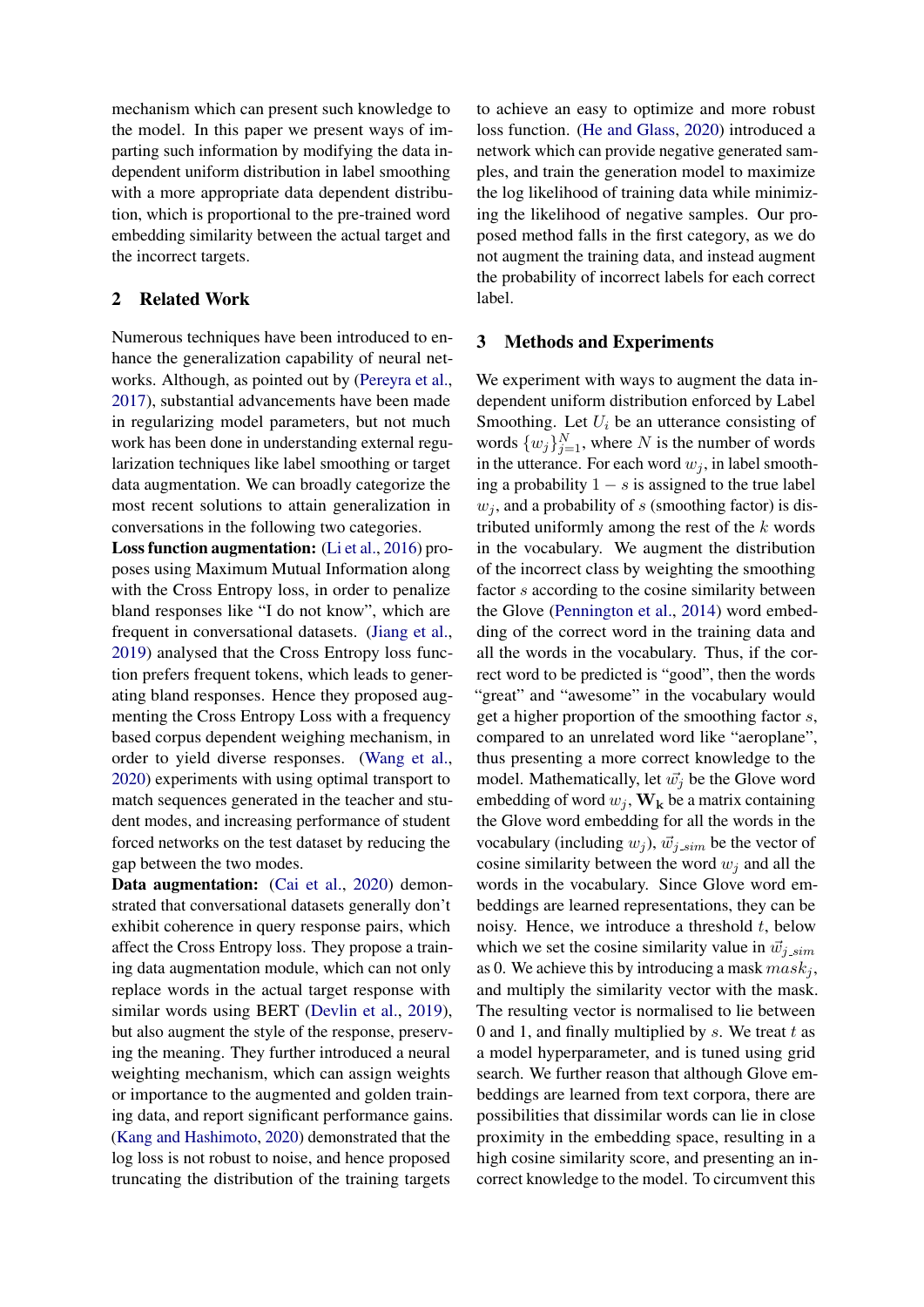problem, we further experiment with filtering out the cosine similarities of dissimilar words based on WordNet sysnets [\(pri,](#page-4-12) [2010\)](#page-4-12), which we achieve by implementing another mask  ${mask}'_j$ .

$$
\vec{w}_{j,sim} = \frac{\vec{w_j} \cdot \mathbf{W_k}}{||\vec{w_j}|| \cdot ||\mathbf{W_k}||}
$$

$$
\vec{w}_{j,dist} = \frac{\vec{w}_{j,sim} * mask_j * mask'_j}{\sum (\vec{w}_{j,sim} * mask_j * mask'_j)} * s
$$

$$
\vec{w}_{j,dist}[j^*] = 1 - s
$$
where, 
$$
mask_j = \begin{cases} 0, & \text{if } \vec{w}_{j,sim} <= t \\ 0, & \text{if } \vec{w}_{j,sim} = 1 \\ 1, & \text{otherwise} \end{cases}
$$
and, 
$$
mask'_j = \begin{cases} 1, & \text{if } w_k \text{ is a synonym of } w_j \\ 0, & \text{otherwise} \end{cases}
$$

#### 3.1 Dataset

We perform experiments on (i) The DailyDialog dataset [\(Li et al.,](#page-4-13) [2017\)](#page-4-13) : A multi-turn open domain dialogue dataset which has 13,118 pertaining to diverse day-to-day topics , and (ii) The Empathetic Dialogues dataset [\(Rashkin et al.,](#page-4-14) [2019\)](#page-4-14) : An open domain multi-turn dataset consisting of 25,000 conversations grounded in emotional situations. We use the same training, validation and testing splits as mentioned in the datasets. We concatenate all the turns in the query in one long text, and use two special tokens: "[speaker1]" and "[speaker2]" to distinguish the speakers. In order to speed up computation, we restrict the context to the most recent 50 tokens, which is determined analytically from the corpora. Please refer to the supplementary material for the code and the dataset.

#### 3.2 Model

Since the primary scope of this paper is to experiment with different loss functions, we used a standard transformer encoder-decoder architecture as proposed by [\(Vaswani et al.,](#page-4-1) [2017\)](#page-4-1), where the encoder encodes the most recent utterance in the conversation, along with context from the previous turns. The encoder-decoder comprises of 3 layers each, with 300 dimensional hidden representation, with 6 attention heads in each multi-headed attention layer. The embedding layer is populated with 300 dimensional Glove embeddings, which are trained along with the entire network. Finally, a fully connected linear layer predicts the next word.

### 3.3 Experiments

We treat the vanilla Cross Entropy (CE) loss, CE loss with label smoothing, Kullback–Leibler (KL) divergence loss and KL loss with label smoothing as the baselines. We experiment with different smoothing values  $s \in \{NA, 0.1, 0.2\}$ , cosine similarity thresholds  $t \in \{NA, 0.0, 0.5, 0.8\}$ , and also perform ablation study to analyze the usefulness of the WordNet similarity mask  $w \in \{NA, 0, 1\}$ . In total, we experiment with 30 different settings for each dataset.

<span id="page-2-0"></span>

Figure 1: Illustration of probability of the incorrect words. The  $x-axis = vocabulary$ ,  $y-axis = probability$ ity. Setting  $t = 0.8$ , or using WordNet mask filters out most words, making the target distribution equivalent to vanilla CE loss targets. Using  $t = 0.5$  or 0.0 yields a less dramatic effect, and helps preserving the knowledge of the incorrect labels.

#### 4 Results and Analysis

We compare the (i) sacreBLEU score [\(Post,](#page-4-15) [2018\)](#page-4-15): a standardised version of the BLEU score [\(Pa](#page-4-16)[pineni et al.,](#page-4-16) [2002\)](#page-4-16), (ii) ROUGE L score [\(Lin,](#page-4-17) [2004\)](#page-4-17): which compares Longest Common Subsequence (LCS), and automatically takes into account sentence level structure similarity and identifies longest co-occurring in sequence n-grams, (iii) METEOR score [\(Banerjee and Lavie,](#page-4-18) [2005\)](#page-4-18): an improvement over BLEU score, which incorporates stemming and synonymy matching along with exact word matching. Table [1](#page-3-0) summarizes the results we obtained in each of the experiments. The supplementary material contains results for all the 60 experiments along with additional evaluation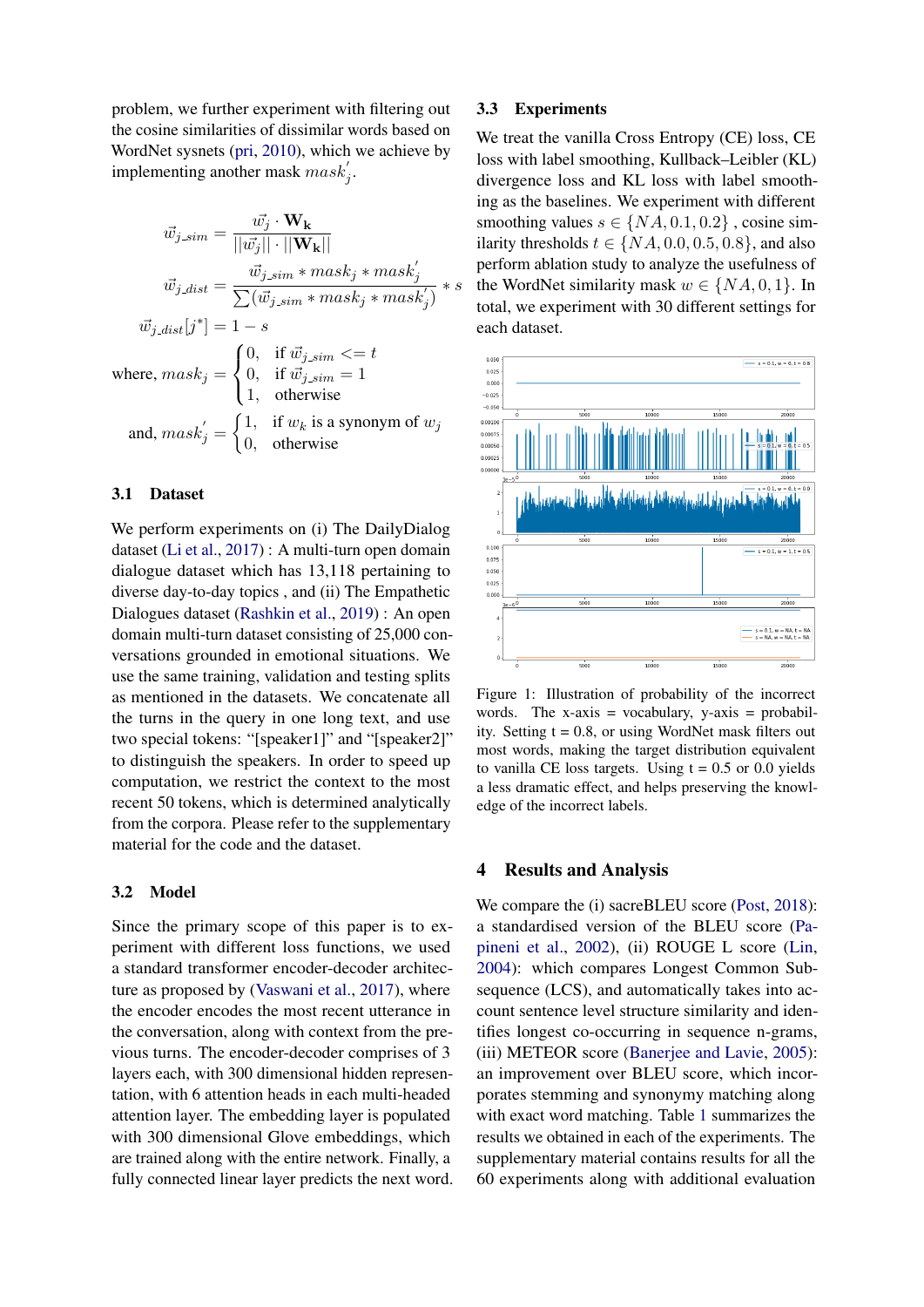<span id="page-3-0"></span>

|                |                |           | $s = NA$ | $s = 0.1$ | $s = 0.2$ |                         |         | $s = 0.1$               |         |                       | $s = 0.2$ |           |         |
|----------------|----------------|-----------|----------|-----------|-----------|-------------------------|---------|-------------------------|---------|-----------------------|-----------|-----------|---------|
|                |                | $t = NA$  | $t = NA$ | $t = NA$  |           | $t = 0$                 |         | $t = 0.5$               |         | $t = 0$               |           | $t = 0.5$ |         |
| <b>Dataset</b> | Metric         | Loss      | $w = NA$ | $w = NA$  | $w = NA$  | $w = 0$                 | $w = 1$ | $w = 0$                 | $w = 1$ | $w = 0$               | $w = 1$   | $w = 0$   | $w = 1$ |
|                | SacreBLEU      | <b>CE</b> | 1.6625   | 1.8523    | 1.7251    | 1.9896                  | 1.7627  | 2.1936<br>$(+ 12.67 %)$ | 1.8575  | 2.1158                | 1.8020    | 2.0536    | 1.9302  |
|                |                | KL        | 1.9469   | 1.7536    | 1.7931    | 1.8459                  | 1.8181  | 1.9128                  | 1.8858  | 1.9387                | 1.8092    | 1.7292    | 1.8856  |
| DD             | <b>ROUGE L</b> | <b>CE</b> | 0.1209   | 0.1243    | 0.1243    | 0.1238                  | 0.1209  | 0.1270<br>$(+ 0.57 %)$  | 0.1260  | 0.1217                | 0.1204    | 0.1238    | 0.1244  |
|                |                | KL        | 0.1263   | 0.1223    | 0.1233    | 0.1227                  | 0.1264  | 0.1243                  | 0.1242  | 0.1223                | 0.1253    | 0.1232    | 0.1234  |
|                | <b>METEOR</b>  | <b>CE</b> | 0.1244   | 0.1324    | 0.1286    | 0.1342                  | 0.1287  | 0.1379<br>$(+4.16\%)$   | 0.1314  | 0.1344                | 0.1279    | 0.1346    | 0.1313  |
|                |                | KL        | 0.1324   | 0.1303    | 0.1303    | 0.1346                  | 0.1324  | 0.1327                  | 0.1311  | 0.1319                | 0.1310    | 0.1298    | 0.1296  |
|                | SacreBLEU      | <b>CE</b> | 2.2794   | 2.4084    | 2.1903    | 2.4427<br>$(+ 1.42\% )$ | 2.2082  | 2.1922                  | 2.2164  | 2.3187                | 2.2622    | 2.3125    | 2.2569  |
|                |                | KL        | 2.2715   | 2.1682    | 2.2797    | 2.2774                  | 2.2781  | 2.3370                  | 2.3615  | 2.4319                | 2.2749    | 2.4393    | 2.1431  |
| ED             | <b>ROUGE L</b> | CE        | 0.1382   | 0.1437    | 0.1373    | 0.1443                  | 0.1409  | 0.1425                  | 0.1385  | 0.1416                | 0.1398    | 0.1411    | 0.1381  |
|                |                | KL        | 0.1406   | 0.1395    | 0.1426    | 0.1441                  | 0.1454  | 0.1435                  | 0.1387  | 0.1465<br>$(+ 1.95 %$ | 0.1401    | 0.1430    | 0.1394  |
|                | <b>METEOR</b>  | <b>CE</b> | 0.1254   | 0.1287    | 0.1257    | 0.1324<br>$(+ 2.08\% )$ | 0.1266  | 0.1248                  | 0.1245  | 0.1291                | 0.1266    | 0.1278    | 0.1243  |
|                |                | KL        | 0.1250   | 0.1233    | 0.1297    | 0.1272                  | 0.1302  | 0.1290                  | 0.1246  | 0.1323                | 0.1253    | 0.1283    | 0.1234  |

Table 1: Comparison of sacreBLEU, ROUGE L and METEOR scores using variants of Cross Entropy (CE) loss and Kullback–Leibler (KL) divergence loss on DailyDialog (DD) and EmpatheticDialogues (ED) datasets.

metrics like BERTscore [\(Zhang\\* et al.,](#page-4-19) [2020\)](#page-4-19) and ROUGE 1 & 2. In Table [1,](#page-3-0) the columns containing "NA" are the baseline results, against which improvements are measured.

Observations From the experiments we observe that, (i) Using a data dependent cosine similarity based distribution for label smoothing significantly outperforms the baseline (vanilla entropy based loss with or without label smoothing). We observe 12.67 % increase in BLEU score, 0.57 % increase in ROUGE L score, and 4.16 % increase in METEOR score for the DailyDialog dataset, and 1.42 % increase in BLEU score, 1.95 % increase in ROUGE L score, and 2.08 % increase in METEOR score for the EmpatheticDialogues dataset. (ii) Using additional WordNet synonym based filtering  $(w)$  does not help performance. To understand why this is happening, we plotted the distribution of the smoothing factor s for the randomly selected word "fun", and observed that the word had only one overlapping WordNet synonym in our vocabulary: "play". This caused the word "play" to be assigned a probability of 0.1, while all the other words are assigned a probability of 0, except for "fun", which was assigned a probability of 0.9. We reason that the sparsity in synonyms does not help in reducing the overconfidence of the model, as the final distribution is very similar to non-smoothing targets. Figure [1](#page-2-0) illustrates the probabilities assigned to the incorrect labels of the word "fun", by each of the methods discussed in this paper. (iii) Using CE loss instead of KL generally improves performance while using label smoothing. We reason that this happens because in case of label smoothing, the constant entropy coefficient in KL loss reduces the overall loss, thus reducing the gradients during back propagation, which results in slower learning. (iv) Generally, using high smoothing value  $(s)$ does not help in learning. (v) The cosine similarity threshold  $t$  should be treated as a hyperparameter, and will require tuning depending on the vocabulary of the dataset used. (vi) We also noticed that a cosine similarity threshold  $t$  as high as 0.8 does not help in learning. We reason that using a high threshold creates a scenario similar to using Word-Net synonyms, where the smoothing probability is distributed among very few (or no) words. Note that in order to enhance readability, the results with 0.8 threshold are omitted from Table [1,](#page-3-0) and are presented in the additional supplementary materials.

## 5 Conclusion

Label smoothing has an undesirable property of assigning uniform probability to incorrect labels, which present an incorrect knowledge to learn from. In this paper we propose ways to convert the uniform distribution to a data dependent distribution by weighing the smoothing probability using cosine similarity of word embeddings between the correct and incorrect labels. We further experiment with WordNet synonyms as an additional filtering criteria, and report our findings. Using our proposed methodology, we attain significant improvements over the baseline metrics across all datasets. However, one drawback that we notice in the proposed system is the inability to factor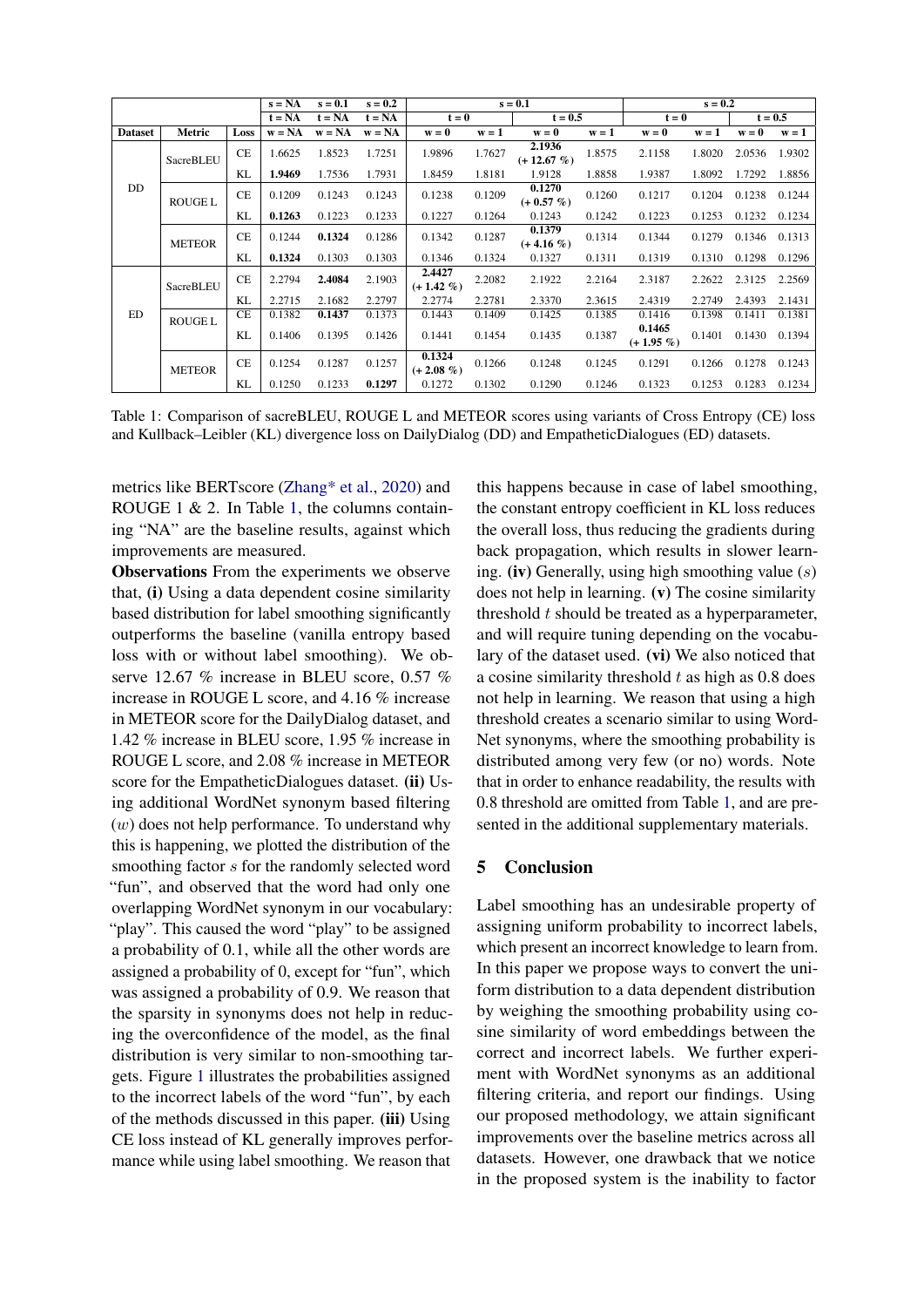in context, while weighing the distribution of the incorrect labels. As future research, we intend to address this drawback using more contextualised representations instead of static embeddings.

### References

<span id="page-4-12"></span>2010. [About wordnet.](https://wordnet.princeton.edu/)

- <span id="page-4-18"></span>Satanjeev Banerjee and Alon Lavie. 2005. [METEOR:](https://www.aclweb.org/anthology/W05-0909) [An automatic metric for MT evaluation with im](https://www.aclweb.org/anthology/W05-0909)[proved correlation with human judgments.](https://www.aclweb.org/anthology/W05-0909) In *Proceedings of the ACL Workshop on Intrinsic and Extrinsic Evaluation Measures for Machine Translation and/or Summarization*, pages 65–72, Ann Arbor, Michigan. Association for Computational Linguistics.
- <span id="page-4-7"></span>Hengyi Cai, Hongshen Chen, Yonghao Song, Cheng Zhang, Xiaofang Zhao, and Dawei Yin. 2020. Data manipulation: Towards effective instance learning for neural dialogue generation via learning to augment and reweight. *arXiv preprint arXiv:2004.02594*.
- <span id="page-4-8"></span>Jacob Devlin, Ming-Wei Chang, Kenton Lee, and Kristina Toutanova. 2019. [BERT: Pre-training of](https://doi.org/10.18653/v1/N19-1423) [deep bidirectional transformers for language under](https://doi.org/10.18653/v1/N19-1423)[standing.](https://doi.org/10.18653/v1/N19-1423) In *Proceedings of the 2019 Conference of the North American Chapter of the Association for Computational Linguistics: Human Language Technologies, Volume 1 (Long and Short Papers)*, pages 4171–4186, Minneapolis, Minnesota. Association for Computational Linguistics.
- <span id="page-4-10"></span>Tianxing He and James Glass. 2020. [Negative training](http://arxiv.org/abs/1903.02134) [for neural dialogue response generation.](http://arxiv.org/abs/1903.02134)
- <span id="page-4-3"></span>Geoffrey Hinton, Oriol Vinyals, and Jeff Dean. 2015. [Distilling the knowledge in a neural network.](http://arxiv.org/abs/1503.02531)
- <span id="page-4-5"></span>Shaojie Jiang, Pengjie Ren, Christof Monz, and Maarten de Rijke. 2019. [Improving neural response](https://doi.org/10.1145/3308558.3313415) [diversity with frequency-aware cross-entropy loss.](https://doi.org/10.1145/3308558.3313415) *The World Wide Web Conference on - WWW '19*.
- <span id="page-4-9"></span>Daniel Kang and Tatsunori Hashimoto. 2020. [Im](http://arxiv.org/abs/2004.14589)[proved natural language generation via loss trunca](http://arxiv.org/abs/2004.14589)[tion.](http://arxiv.org/abs/2004.14589)
- <span id="page-4-4"></span>Jiwei Li, Michel Galley, Chris Brockett, Jianfeng Gao, and Bill Dolan. 2016. [A diversity-promoting ob](https://doi.org/10.18653/v1/N16-1014)[jective function for neural conversation models.](https://doi.org/10.18653/v1/N16-1014) In *Proceedings of the 2016 Conference of the North American Chapter of the Association for Computational Linguistics: Human Language Technologies*, pages 110–119, San Diego, California. Association for Computational Linguistics.
- <span id="page-4-13"></span>Yanran Li, Hui Su, Xiaoyu Shen, Wenjie Li, Ziqiang Cao, and Shuzi Niu. 2017. [DailyDialog: A manu](https://www.aclweb.org/anthology/I17-1099)[ally labelled multi-turn dialogue dataset.](https://www.aclweb.org/anthology/I17-1099) In *Proceedings of the Eighth International Joint Conference on*

*Natural Language Processing (Volume 1: Long Papers)*, pages 986–995, Taipei, Taiwan. Asian Federation of Natural Language Processing.

- <span id="page-4-17"></span>Chin-Yew Lin. 2004. [ROUGE: A package for auto](https://www.aclweb.org/anthology/W04-1013)[matic evaluation of summaries.](https://www.aclweb.org/anthology/W04-1013) In *Text Summarization Branches Out*, pages 74–81, Barcelona, Spain. Association for Computational Linguistics.
- <span id="page-4-16"></span>Kishore Papineni, Salim Roukos, Todd Ward, and Wei-Jing Zhu. 2002. [Bleu: a method for automatic eval](https://doi.org/10.3115/1073083.1073135)[uation of machine translation.](https://doi.org/10.3115/1073083.1073135) In *Proceedings of the 40th Annual Meeting of the Association for Computational Linguistics*, pages 311–318, Philadelphia, Pennsylvania, USA. Association for Computational Linguistics.
- <span id="page-4-11"></span>Jeffrey Pennington, Richard Socher, and Christopher Manning. 2014. [GloVe: Global vectors for word](https://doi.org/10.3115/v1/D14-1162) [representation.](https://doi.org/10.3115/v1/D14-1162) In *Proceedings of the 2014 Conference on Empirical Methods in Natural Language Processing (EMNLP)*, pages 1532–1543, Doha, Qatar. Association for Computational Linguistics.
- <span id="page-4-2"></span>Gabriel Pereyra, George Tucker, Jan Chorowski, Łukasz Kaiser, and Geoffrey Hinton. 2017. [Regular](http://arxiv.org/abs/1701.06548)[izing neural networks by penalizing confident output](http://arxiv.org/abs/1701.06548) [distributions.](http://arxiv.org/abs/1701.06548)
- <span id="page-4-15"></span>Matt Post. 2018. [A call for clarity in reporting BLEU](https://www.aclweb.org/anthology/W18-6319) [scores.](https://www.aclweb.org/anthology/W18-6319) In *Proceedings of the Third Conference on Machine Translation: Research Papers*, pages 186– 191, Belgium, Brussels. Association for Computational Linguistics.
- <span id="page-4-14"></span>Hannah Rashkin, Eric Michael Smith, Margaret Li, and Y-Lan Boureau. 2019. [Towards empathetic open](https://doi.org/10.18653/v1/P19-1534)[domain conversation models: A new benchmark and](https://doi.org/10.18653/v1/P19-1534) [dataset.](https://doi.org/10.18653/v1/P19-1534) In *Proceedings of the 57th Annual Meeting of the Association for Computational Linguistics*, pages 5370–5381, Florence, Italy. Association for Computational Linguistics.
- <span id="page-4-0"></span>Christian Szegedy, Vincent Vanhoucke, Sergey Ioffe, Jonathon Shlens, and Zbigniew Wojna. 2015. [Re](http://arxiv.org/abs/1512.00567)[thinking the inception architecture for computer vi](http://arxiv.org/abs/1512.00567)[sion.](http://arxiv.org/abs/1512.00567)
- <span id="page-4-1"></span>Ashish Vaswani, Noam Shazeer, Niki Parmar, Jakob Uszkoreit, Llion Jones, Aidan N. Gomez, Lukasz Kaiser, and Illia Polosukhin. 2017. [Attention is all](http://arxiv.org/abs/1706.03762) [you need.](http://arxiv.org/abs/1706.03762)
- <span id="page-4-6"></span>Guoyin Wang, Chunyuan Li, Jianqiao Li, Hao Fu, Yuh-Chen Lin, Liqun Chen, Yizhe Zhang, Chenyang Tao, Ruiyi Zhang, Wenlin Wang, Dinghan Shen, Qian Yang, and Lawrence Carin. 2020. [Improving text](http://arxiv.org/abs/2010.05994) [generation with student-forcing optimal transport.](http://arxiv.org/abs/2010.05994)
- <span id="page-4-19"></span>Tianyi Zhang\*, Varsha Kishore\*, Felix Wu\*, Kilian Q. Weinberger, and Yoav Artzi. 2020. [Bertscore: Eval](https://openreview.net/forum?id=SkeHuCVFDr)[uating text generation with bert.](https://openreview.net/forum?id=SkeHuCVFDr) In *International Conference on Learning Representations*.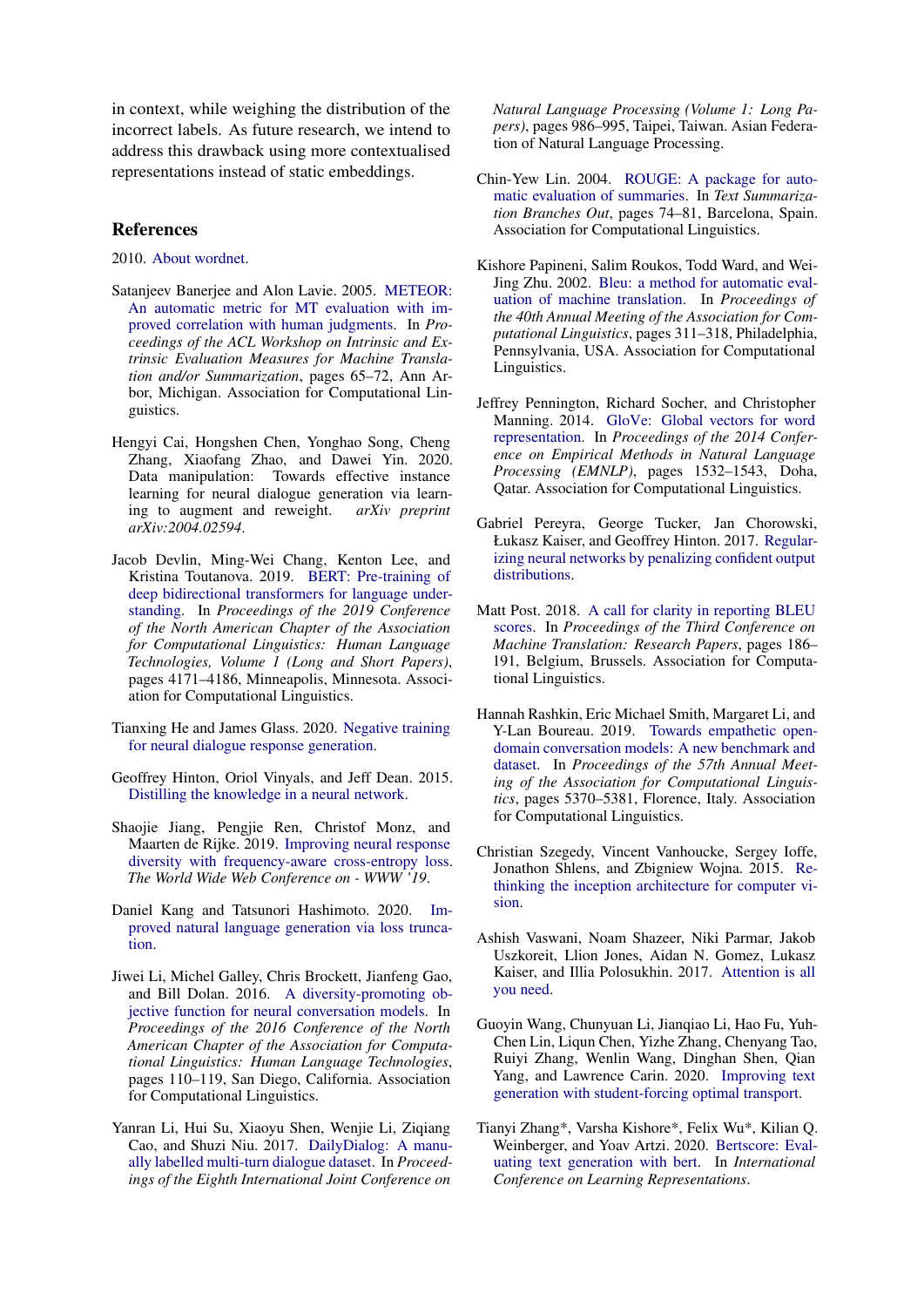# 6 Supplementary Material

## 6.1 All Experiment Results

Table [2](#page-6-0) shows the different variants of the baselines that were computed for both the DailyDialog and EmpatheticDialogues datasets. All performance improvements are compared against these baselines. For a metric, the best baseline score among all the hyperparameter settings is chosen to report improvements. Table [3](#page-6-1) shows the results of using different hyperparameter settings and loss function in the DailyDialog dataset, and Table [4](#page-6-2) shows the results obtained on the EmpatheticDialogues dataset. The best results with detailed comparison against baselines are already discussed in the main paper.

## 6.2 Model Training and Parameters

All the models were trained on a single Nvidia V-100 GPU, for 15 epochs each with a learning rate of 2e-4, batch size of 64, and using AdamW optimizer. The gradients of the model were clipped with a value of 1, and dropout with probability 0.1 was applied during training. The average runtime of each experiment is 60 minutes, with each of the trained models having 17.7 M parameters. The code, dataset and best performing models are publicly available through this link: [download link.](https://drive.google.com/file/d/1--w7x3QY1rbx4Byfb9DW4pUlVEK1s277/view?usp=sharing)